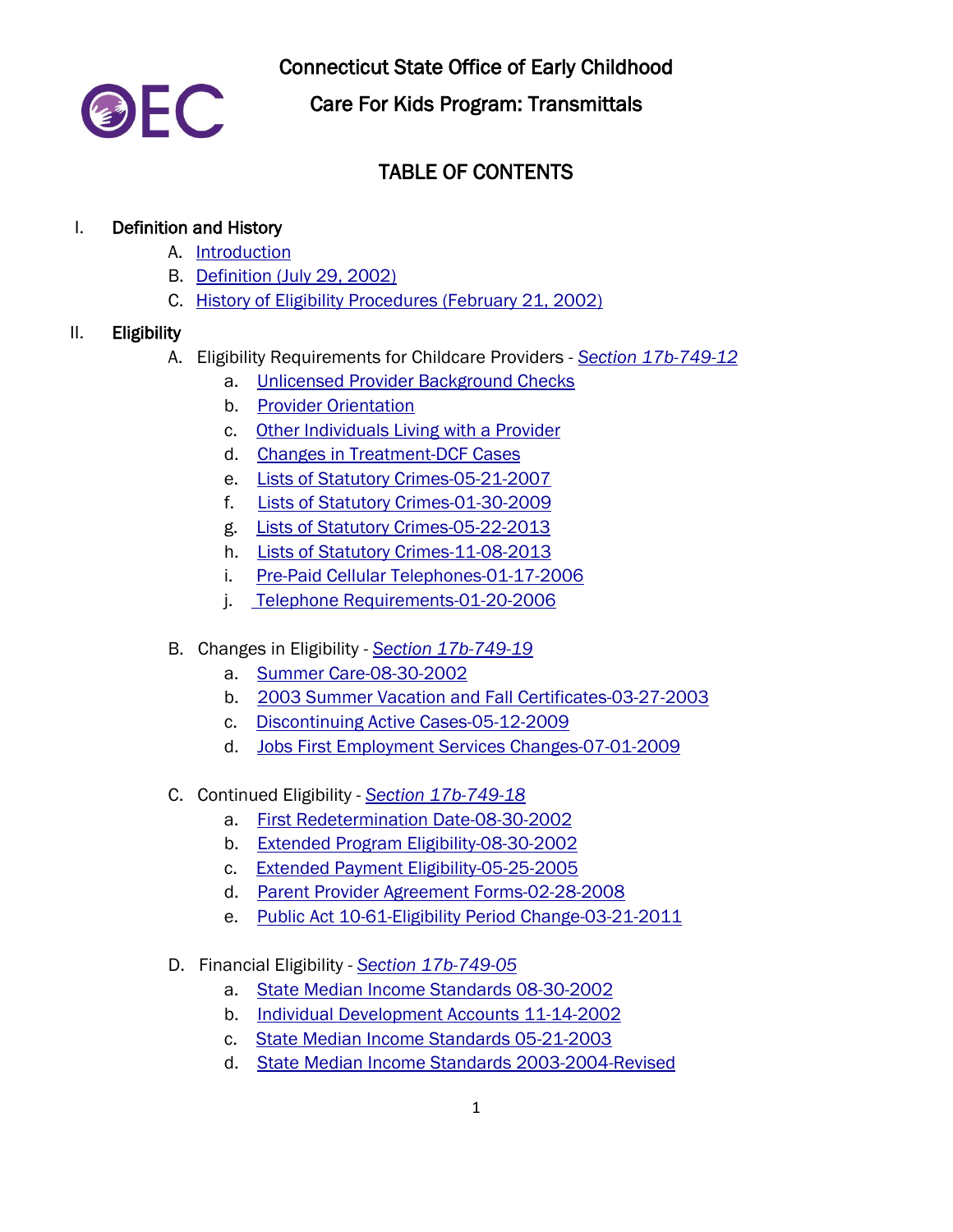- e. [State Median Income Standards 2004-2005-Revised](http://www.ct.gov/oec/lib/oec/earlycare/c4k/transmittals/3_eligibility/d_financial/e-statemedianincomestandards2004-2005-revised.pdf)
- f. [State Median Income Standards 2005-2006-Revised](http://www.ct.gov/oec/lib/oec/earlycare/c4k/transmittals/3_eligibility/d_financial/f-statemedianincomestandards2005-2006-revised.pdf)
- g. [State Median Income Standards 2006-2007-Revised](http://www.ct.gov/oec/lib/oec/earlycare/c4k/transmittals/3_eligibility/d_financial/g-statemedianincomestandards2006-2007-revised.pdf)
- h. [State Median Income Standards 2007-2008-Revised](http://www.ct.gov/oec/lib/oec/earlycare/c4k/transmittals/3_eligibility/d_financial/h-statemedianincomestandards2007-2008-revised.pdf)
- i. [State Median Income Standards 2008-2009-Revised](http://www.ct.gov/oec/lib/oec/earlycare/c4k/transmittals/3_eligibility/d_financial/i-statemedianincomestandards2008-2009-revised.pdf)
- j. [State Median Income Standards 2009-2010](http://www.ct.gov/oec/lib/oec/earlycare/c4k/transmittals/3_eligibility/d_financial/j-statemedianincomestandards2009-2010-revised.pdf)
- k. [State Median Income Standards 2010-2011](http://www.ct.gov/oec/lib/oec/earlycare/c4k/transmittals/3_eligibility/d_financial/k-statemedianincomestandards2010-2011.pdf)
- l. [State Median Income Standards 2011-2012](http://www.ct.gov/oec/lib/oec/earlycare/c4k/transmittals/3_eligibility/d_financial/l-statemedianincomestandards2011-2012.pdf)
- m. [State Median Income Standards 2012-2013](http://www.ct.gov/oec/lib/oec/earlycare/c4k/transmittals/3_eligibility/d_financial/m-statemedianincomestandards2012-2013.pdf)
- n. [State Median Income Standards 2013-2014](http://www.ct.gov/oec/lib/oec/earlycare/c4k/transmittals/3_eligibility/d_financial/n-statemedianincomestandards2013-2014.pdf)
- E. Non-Financial Eligibility *- [Section 17b-749-04](http://www.ct.gov/oec/cwp/view.asp?a=4541&q=545048#17b74904)*
	- a. [Court Ordered Child Care Contributions 03-21-2003](http://www.ct.gov/oec/lib/oec/earlycare/c4k/transmittals/3_eligibility/e_non_financial/a._courtorderedchildcarecontributions03-21-2003.pdf)
	- b. [Child Support 05-01-2003](http://www.ct.gov/oec/lib/oec/earlycare/c4k/transmittals/3_eligibility/e_non_financial/b._childsupport05-01-2003.pdf)

### III. Household Composition - *[Section 17b-749-03](http://www.ct.gov/oec/cwp/view.asp?a=4541&q=545048#17b74903)*

- A. [Child Support Requirements and Other DSS Programs 08-30-2002](http://www.ct.gov/oec/lib/oec/earlycare/c4k/transmittals/4_household/a-childsupportrequirementsandotherdssprograms08-30-2002.pdf)
- B. [Family Composition in Two-Parent Households 10-16-2002](http://www.ct.gov/oec/lib/oec/earlycare/c4k/transmittals/4_household/b-familycompositionintwo-parenthouseholds10-16-2002.pdf)
- C. [Foster Children who are Parents 10-17-2002](http://www.ct.gov/oec/lib/oec/earlycare/c4k/transmittals/4_household/c-fosterchildrenwhoareparents10-17-2002.pdf)
- D. [DCF Subsidized Guardians 02-01-2005](http://www.ct.gov/oec/lib/oec/earlycare/c4k/transmittals/4_household/d-dcf-subsidizedguardians02-01-2005.pdf)
- E. [Removal of Requirement Regarding Securing Child Support03-27-2006](http://www.ct.gov/oec/lib/oec/earlycare/c4k/transmittals/4_household/e-removalofrequirementregardingsecuringchildsupport03-27-2006.pdf)
- F. [Family Composition in Two-Parent Households 10-20-2011](http://www.ct.gov/oec/lib/oec/earlycare/c4k/transmittals/4_household/f-familycompositionintwo-parenthouseholds10-20-2011.pdf)

## IV. Payment Calculator - *[Section 17b-749-13](http://www.ct.gov/oec/cwp/view.asp?a=4541&q=545048#17b74913)*

- A. [Travel Time 12-30-2002](http://www.ct.gov/oec/lib/oec/earlycare/c4k/transmittals/5_calculator/a-traveltime12-30-2002.pdf)
- B. [One-Time Service Bonus 07-30-2014](http://www.ct.gov/oec/lib/oec/earlycare/c4k/transmittals/5_calculator/b-one-timeservicebonus07-30-2014.pdf)

### V. Prioritization For Childcare Funding - *[Section 17b-749-08](http://www.ct.gov/oec/cwp/view.asp?a=4541&q=545048#17b74908)*

- A. [Priority Groups 08-13-2002](http://www.ct.gov/oec/lib/oec/earlycare/c4k/transmittals/6_prioritization/a-prioritygroups08-13-2002.pdf)
- B. [Priority Group Funding 08-19-2002](http://www.ct.gov/oec/lib/oec/earlycare/c4k/transmittals/6_prioritization/b-prioritygroupfunding08-19-2002.pdf)
- C. [Priority Group Funding 08-20-2002](http://www.ct.gov/oec/lib/oec/earlycare/c4k/transmittals/6_prioritization/c-prioirtygroupfunding08-20-2002.pdf)
- D. [Additional Funding for Priority Group 4 Applicants 08-29-2002](http://www.ct.gov/oec/lib/oec/earlycare/c4k/transmittals/6_prioritization/d-additionalfundingforprioritygroup4applicants08-29-2002.pdf)
- E. [Income Eligibility Changes for PG 1D and PG 2 Applicants 03-11-2003](http://www.ct.gov/oec/lib/oec/earlycare/c4k/transmittals/6_prioritization/e-incomeeligibilitychangesforpg1dandpg2-03-11-2003.pdf)
- F. Public Act 03-02-Income Eligibility Changes for Families Qualifying for PG 1 D and PG 2 [03-21-2003](http://www.ct.gov/oec/lib/oec/earlycare/c4k/transmittals/6_prioritization/f-publicact03-02incomeeligibilitychanges03-21-2003.pdf)
- G. [Priority Group Coding 02-19-2004](http://www.ct.gov/oec/lib/oec/earlycare/c4k/transmittals/6_prioritization/g-prioritygroupcoding02-19-2004.pdf)
- H. [Priority Group 4-Limited Opening 02-23-2004](http://www.ct.gov/oec/lib/oec/earlycare/c4k/transmittals/6_prioritization/h-prioritygroup4-limitedopening02-23-2004.pdf)
- I. [Priority Group-Limited Opening-ADDENDUM 04-8-2004](http://www.ct.gov/oec/lib/oec/earlycare/c4k/transmittals/6_prioritization/i-prioritygroup-limitedopening-addendum08-08-2004.pdf)
- J. [Public Act 04-258-Eligibility Change 06-24-2004](http://www.ct.gov/oec/lib/oec/earlycare/c4k/transmittals/6_prioritization/j-publicact04-258-eligibilitychange06-24-2004.pdf)
- K. [Priority Group 4-Limited Opening-Seventh Mailing 09-27-2004](http://www.ct.gov/oec/lib/oec/earlycare/c4k/transmittals/6_prioritization/k-prioritygroup4limitedopening-seventhmailing-09-27-2004.pdf)
- L. [Priority Group 4 Program Opening 03-17-2005](http://www.ct.gov/oec/lib/oec/earlycare/c4k/transmittals/6_prioritization/l-prioritygroup4programopening03-17-2005.pdf)
- M. [Priority Group Funding 05-11-2009](http://www.ct.gov/oec/lib/oec/earlycare/c4k/transmittals/6_prioritization/m-prioritygroupfunding05-11-2009.pdf)
- N. [Priority Groups 4 and 6-Program Opening 10-30-2009](http://www.ct.gov/oec/lib/oec/earlycare/c4k/transmittals/6_prioritization/n-prioritygroups4and6-programopening10-30-2009.pdf)
- O. [Priority 6 Closure to New Applicants 10-25-2010](http://www.ct.gov/oec/lib/oec/earlycare/c4k/transmittals/6_prioritization/o-priority6closuretonewapplicants10-25-2010.pdf)